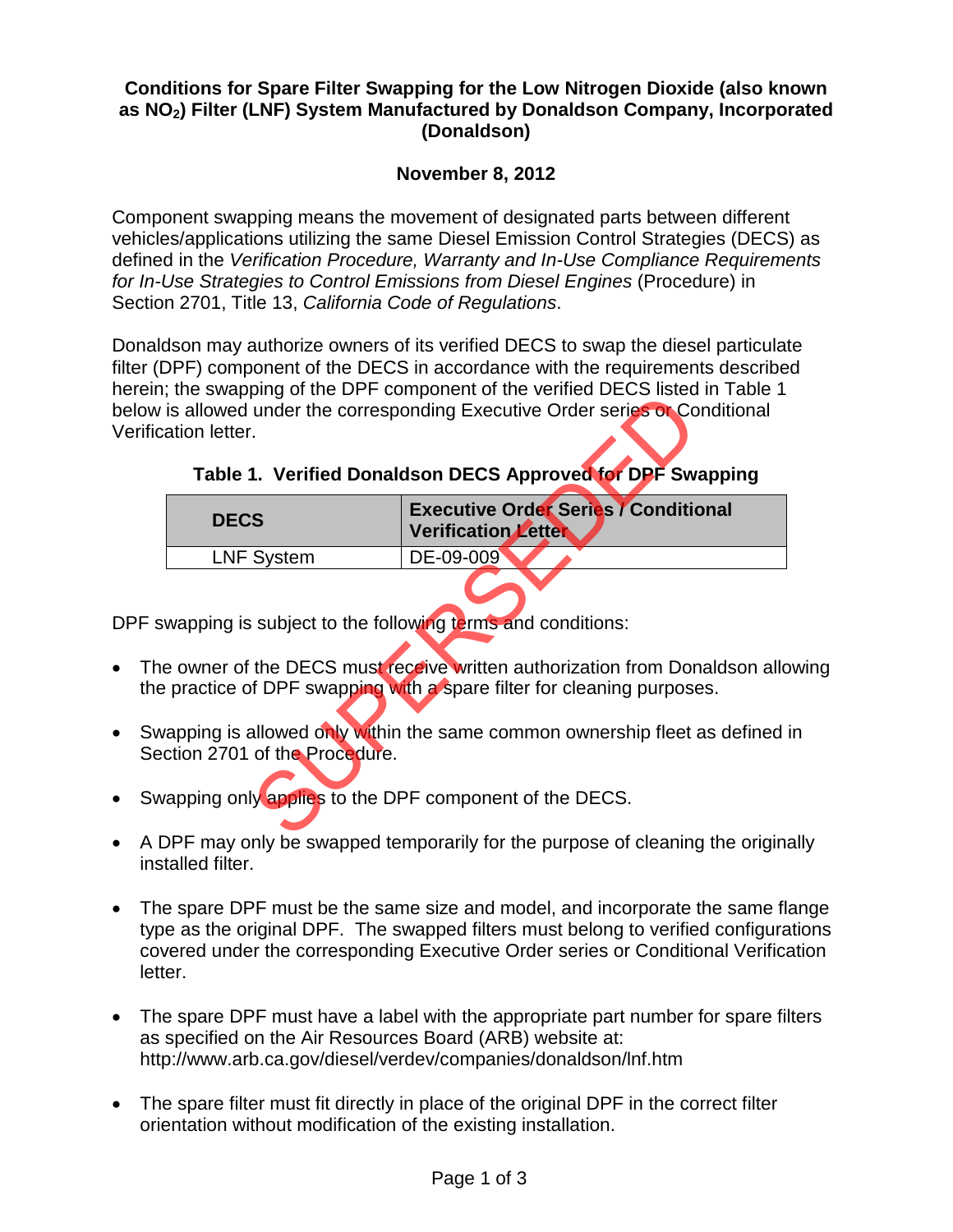- The original filter must be promptly re-installed on the vehicle upon completion of the cleaning process.
- The spare DPF must be properly maintained as specified in the Donaldson Installation and Operation Manual.
- The end user and installer must verify that the vehicle meets the terms of the original verification.
- The vehicle or engine whose DPF has been removed must remain in compliance with the terms and conditions of the applicable Executive Order series or Conditional Verification letter and have all DECS components present and functional.
- The spare DPF must be installed by the procedure described in the corresponding DECS installation manual or other manual designated for swapping procedures.
- Donaldson must provide detailed written instructions to the authorized owner in the owner's manual, installation manual, or other manual regarding how to swap and install spare filter. Donaldson may not include any prohibitions or limitations to the required warranty (Sections 2706(i)(3) and 2707 of the Procedure), nor can the instructions direct the owner of the DECS to conduct any activity which violates the terms of the governing Executive Order series or Conditional Verification letter or any other applicable regulation. The must be installed by the procedure described in the matrion manual or other manual designated for swapping<br>that in manual or other manual designated for swapping<br>ust provide detailed written instructions to the authori
	- o Within ten days of a written request from ARB, Donaldson must provide an exact copy of these instructions in their entirety.
- Donaldson must provide written instructions for assessing if the DECS and spare DPF still meet the verified emissions reductions and instructions for device movement to prevent installation of the DPF on an inappropriate vehicle.
- Prior to installation of either the spare DPF or original DPF, the exhaust system must be inspected for the presence of lubricating oil, fuel, and other engine related fluids.
- Donaldson must honor the original product warranty and warranty period.
- The DPF cannot be swapped among DECS in different verification categories (for example, the DPF of a DECS that is only verified for off-road vehicles cannot be installed into a DECS that is on an on-road vehicle).
- If the installer of the swapped DPF is not the same as the installer who performed the original installation of the DECS, the new installer must assume the installation warranty responsibilities for the swapped DPF as defined in Section 2707 for the remainder of the original warranty period or until another installer installs the spare or original DPF. If the original installation warranty has expired or has less than 1 year remaining, the installer must issue a new warranty to guard against potential installation defects. The new installation warranty must meet the requirements of Section 2707 except that the minimum period is reduced to 1 year from the date of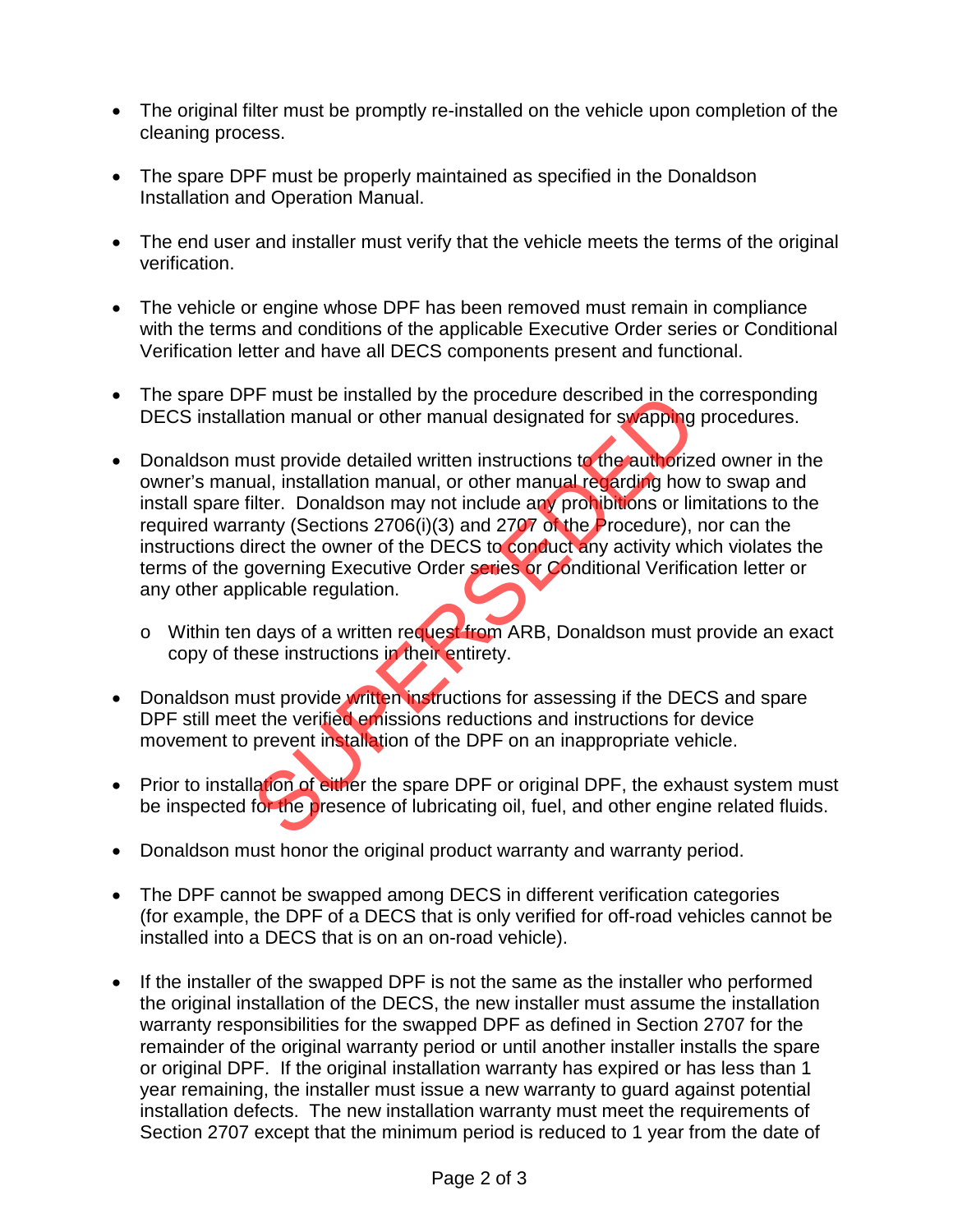installation. Any transfer of a DECS or component by an installer that does not offer this installation warranty is not considered a valid installation.

- Donaldson must maintain accurate records of the vehicles and systems subject to the swapping policy. For every swapped DPF, these records must include: DECS serial number, DPF part number, DPF serial number, name of the end-user, engine serial number, vehicle mileage or hours, and date of removal or installation. Donaldson must provide these records to ARB within 30 days of receiving a written request from ARB.
- No party shall advertise, sell, lease, or offer for sale or lease a used, verified DECS or component.

SUPERSEDED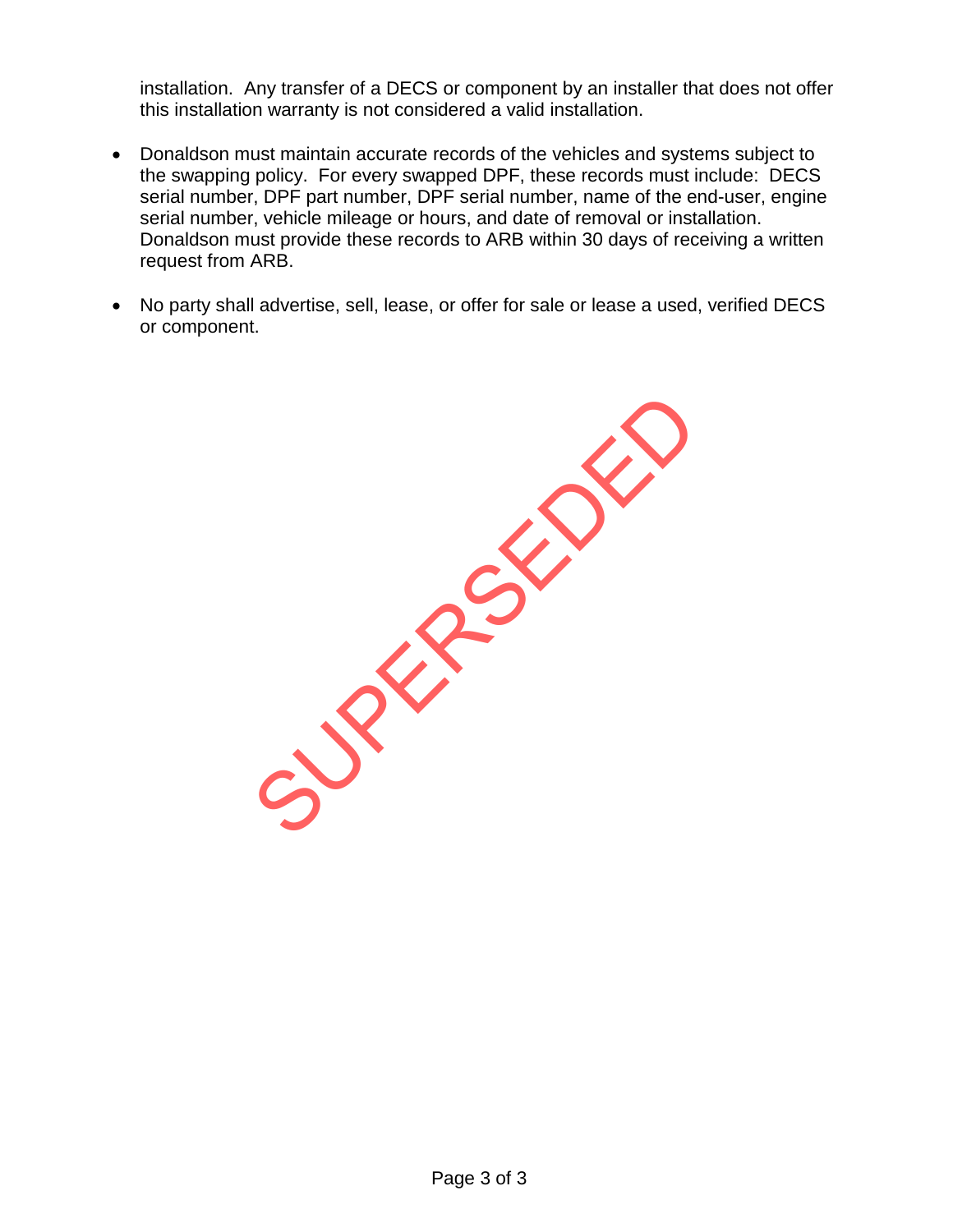#### **Conditions for Re-Designation of the Low Nitrogen Dioxide (also known as NO2) Filter (LNF) System Manufactured by Donaldson Company, Incorporated (Donaldson)**

## **November 8, 2012**

Re-designation means the movement of a used, verified Emission Control Strategies (DECS) from an appropriate engine/application (donor) to another engine/application (recipient), within the same common ownership fleet, that meets the terms and conditions of the DECS Executive Order or Conditional Verification letter as defined in the *Verification Procedure, Warranty, and In-Use Compliance Requirements for In-Use Strategies to Control Emissions from Diesel Engines* (Procedure) in Section 2701, Title 13, *California Code of Regulations*.

Donaldson may authorize owners of its verified DECS to re-designate their DECS in accordance with the requirements described herein and in the Procedure. Re-designation of a verified DECS listed in Table 1 below is allowed under the corresponding Executive Order series or Conditional Verification letter.

| Table 1. Verified Donaldson DECS Approved for Re-Designation |  |  |  |  |
|--------------------------------------------------------------|--|--|--|--|
|--------------------------------------------------------------|--|--|--|--|

| on may additioned onnois or its vormed DEOO to 10 designate their DEO<br>nce with the requirements described herein and in the <b>Procedure</b> .<br>ynation of a verified DECS listed in Table 1 below is allowed under the<br>Inding Executive Order series or Conditional Verification letter.<br>Table 1. Verified Donaldson DECS Approved for Re-Designation |                                                                           |  |  |  |
|-------------------------------------------------------------------------------------------------------------------------------------------------------------------------------------------------------------------------------------------------------------------------------------------------------------------------------------------------------------------|---------------------------------------------------------------------------|--|--|--|
| <b>DECS</b>                                                                                                                                                                                                                                                                                                                                                       | <b>Executive Order Series / Conditional</b><br><b>Verification Letter</b> |  |  |  |
| <b>LNF System</b>                                                                                                                                                                                                                                                                                                                                                 | DE-09-009                                                                 |  |  |  |
| anation is subject to the following terms and conditions:<br>owner of the DECS must receive written authorization from Donaldson f                                                                                                                                                                                                                                |                                                                           |  |  |  |
| signation to occur.                                                                                                                                                                                                                                                                                                                                               |                                                                           |  |  |  |
| e-designation must be performed by Donaldson or its authorized distrib                                                                                                                                                                                                                                                                                            |                                                                           |  |  |  |
| system must not be more than ten years old, based on the date of manu<br>esignation of a DECS of unknown age is prohibited.                                                                                                                                                                                                                                       |                                                                           |  |  |  |
|                                                                                                                                                                                                                                                                                                                                                                   |                                                                           |  |  |  |

Re-designation is subject to the following terms and conditions:

- The owner of the DECS must receive written authorization from Donaldson for the re-designation to occur.
- The re-designation must be performed by Donaldson or its authorized distributor.
- The system must not be more than ten years old, based on the date of manufacture. Re-designation of a DECS of unknown age is prohibited.
- Re-designation must occur within the same common ownership fleet, as defined in Section 2701 of the Procedure.
- The end user and installer must verify that the recipient vehicle meets the terms and conditions of the governing Executive Order series or Conditional Verification letter.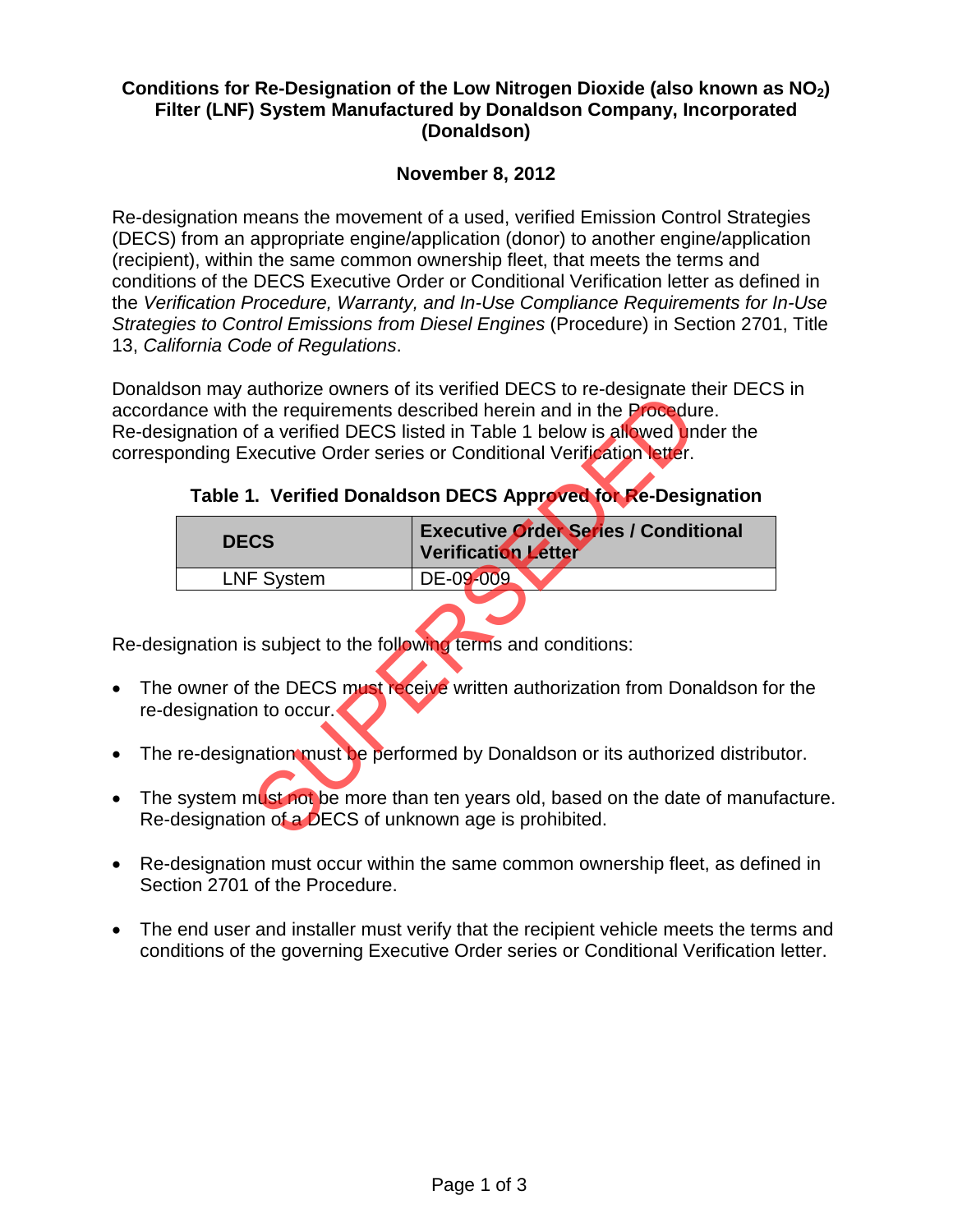- A DECS installed on a vehicle that is repowered may remain installed provided:
	- o The replacement engine meets all the terms and conditions of the governing Executive Order or Conditional Verification letter,
	- o The DECS is not more than ten years old (based on the date of manufacture), and,
	- o The appropriate DECS engine label as shown on the Air Resources Board (ARB) website at: http://www.arb.ca.gov/diesel/verdev/companies/donaldson/lnf.htm is affixed to the replacement engine in a visible location.
- Donaldson must provide detailed written instructions in the Owner's Installation and Operation Manual regarding appropriate re-designation practices. Donaldson may not include any prohibitions or limitations to the required warranty (Sections 2706(i)(3)(F) and 2707), nor can the instructions direct the owner of the DECS to conduct any activity which violates the terms of the governing Executive Order series or Conditional Verification letter or any other applicable regulation.
	- o Within ten days of a written request from ARB, Donaldson must provide an exact copy of these instructions in their entirety.
- Re-designation applies to the entire system, not the component parts, except that Donaldson requires with each approved re-designated DECS installation the end user must either upgrade to a new Emissions Device Monitor (EDM) kit, or re-flash the existing EDM. The relations of initiations to the required warranty<br>
Socij(1)(3)(F) and 2707), nor can the instructions direct the<br>
or Conditional Verification letter or any other applicable<br>
days of a written request from ARB. Donaldso
- The re-designated DECS must belong to a verified configuration covered under the governing Executive Order.
- The DECS cannot be re-designated across verification categories (for example, a DECS that is only verified for off-road vehicles cannot be re-designated to an onroad vehicle).
- If the installer of the re-designated DECS is not the same as the installer who did the original installation, the new installer must assume the installation warranty responsibilities defined in Section 2707 for the remainder of the original warranty period or until another installer re-designates the system. If the original installation warranty has expired or has less than one year remaining, the installer must issue a new warranty to guard against potential installation defects. The new installation warranty must meet the requirements of Section 2707 except that the minimum period is reduced to one year from the date of installation. Any transfer of a DECS or components by an installer that does not offer this installation warranty is not considered a valid installation.
- Donaldson must maintain accurate records of the DECS, donor vehicles, and recipient vehicles that are involved in re-designations. The records must include end user contact information, vehicle identification or engine serial numbers, DECS serial number, and DECS operating hours or mileage. Donaldson must be able to track all